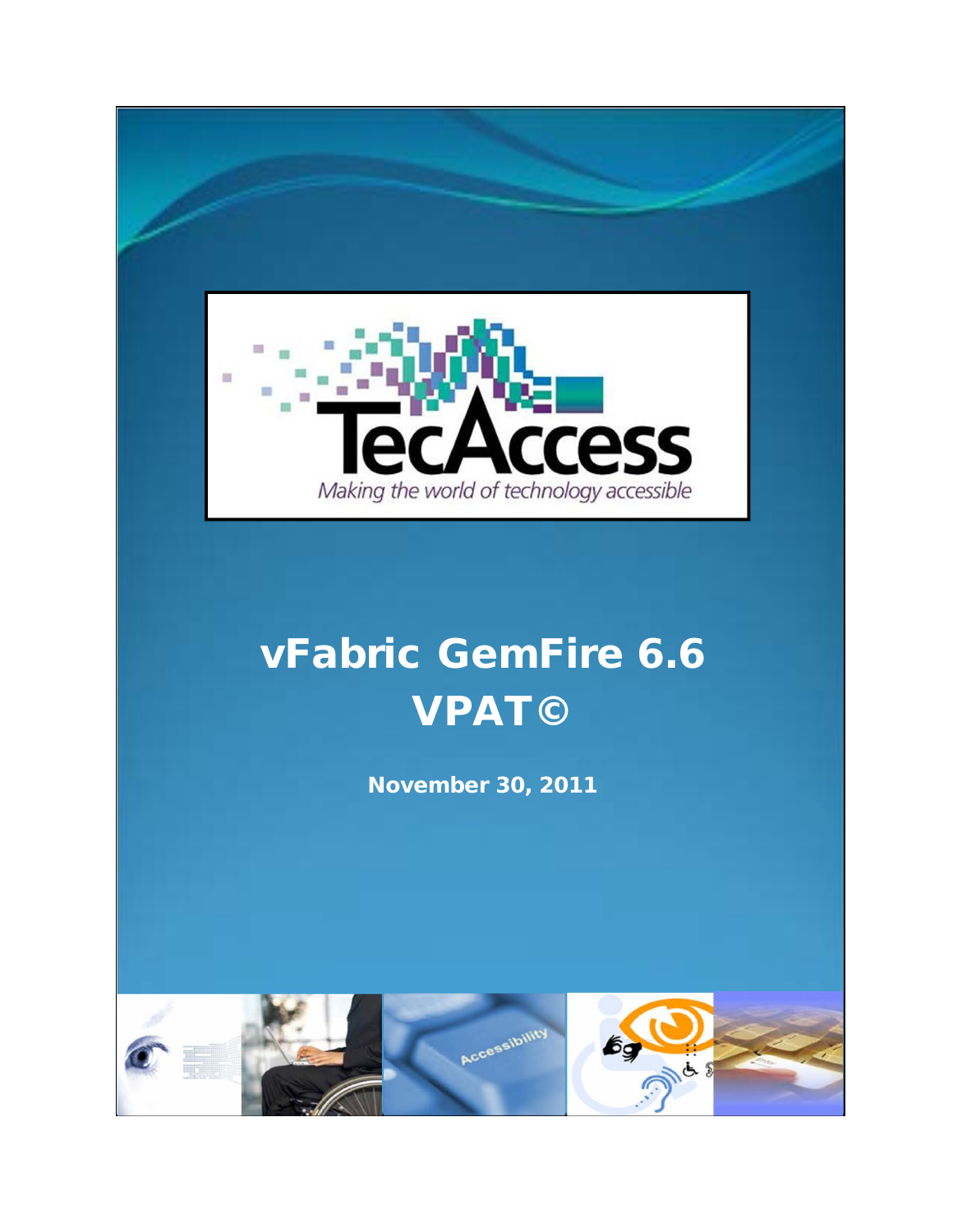

# **VPAT©**

Since the VPAT must be comprehensive, all Section 508 issues on all pages must be corrected to sustain compliance.

| <b>Criteria</b>                                                                    | <b>Supporting</b><br><b>Features</b> | <b>Remarks and Explanations</b>                     |
|------------------------------------------------------------------------------------|--------------------------------------|-----------------------------------------------------|
| Section 1194.21 Software Applications<br>and Operating Systems                     | <b>Supports</b>                      | Please refer to the 1194.21 section for<br>details. |
| Section 1194.22 Web-based Intranet<br>and Internet Information and<br>Applications | Not Applicable                       | Not Applicable                                      |
| Section 1194.23 Telecommunications<br>Products                                     | Not Applicable                       | Not Applicable                                      |
| Section 1194.24 Video and Multi-<br>media Products                                 | Not Applicable                       | Not Applicable                                      |
| Section 1194.25 Self-Contained,<br><b>Closed Products</b>                          | Not Applicable                       | Not Applicable                                      |
| Section 1194.26 Desktop and Portable<br>Computers                                  | Not Applicable                       | Not Applicable                                      |
| Section 1194.31 Functional<br>Performance Criteria                                 | <b>Supports</b>                      | Please refer to the 1194.31 section for<br>details. |
| Section 1194.41 Information,<br>Documentation, and Support                         | <b>Supports</b>                      | Please refer to the 1194.41 section for<br>details. |

## **Support Levels**

| <b>Support Level</b>                                       | <b>Description</b>                                                                                                                                                               |
|------------------------------------------------------------|----------------------------------------------------------------------------------------------------------------------------------------------------------------------------------|
| <b>Supports</b>                                            | Use this language when you determine the product<br>fully meets the letter and intent of the Criteria.                                                                           |
| <b>Supports with Exceptions/Minor</b><br><b>Exceptions</b> | Use this language when you determine the product<br>does not fully meet the letter and intent of the<br>Criteria, but provides some level of access relative to<br>the Criteria. |
| <b>Supports through Equivalent</b><br><b>Facilitation</b>  | Use this language when you have identified an<br>alternate way to meet the intent of the Criteria or<br>when the product does not fully meet the intent of<br>the Criteria.      |

TecAccess LLC 2410 Granite Ridge Road Building A, Unit 1 Dickville, VA 23146 **CONFIDENTIAL AND PROPRIETARY** The language contained in criteria column of the VPAT© is taken directly from the Section 508

provisions of the Rehabilitation Act of 1973, as amended.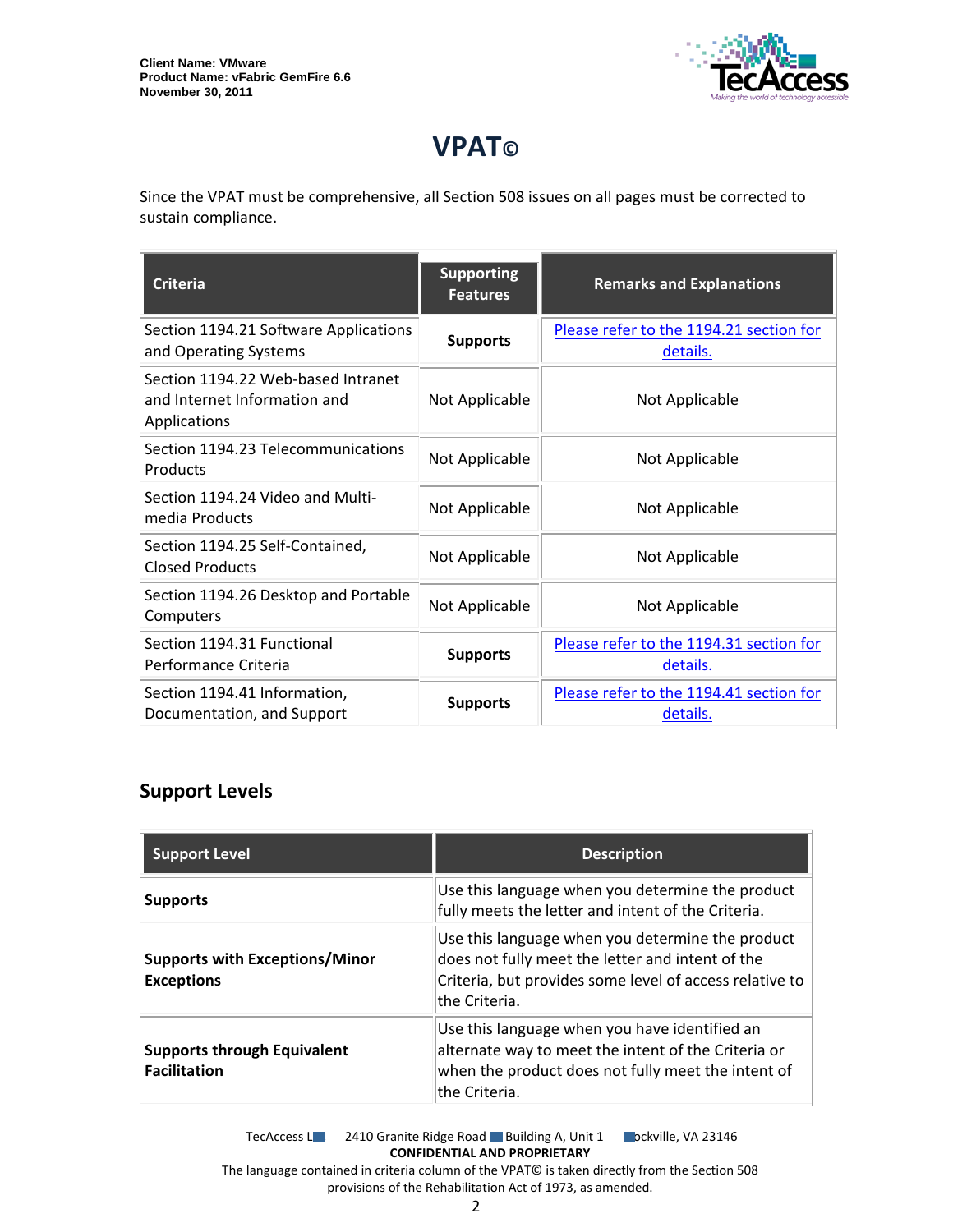

| <b>Support Level</b>                                                | <b>Description</b>                                                                                                                                                                                                                                                                                                                                  |
|---------------------------------------------------------------------|-----------------------------------------------------------------------------------------------------------------------------------------------------------------------------------------------------------------------------------------------------------------------------------------------------------------------------------------------------|
| Supports when combined with<br><b>Compatible AT</b>                 | Use this language when you determine the product<br>fully meets the letter and intent of the Criteria when<br>used in combination with Compatible Assistive<br>Technology ("AT"). For example, many software<br>programs can provide speech output when<br>combined with a compatible screen reader<br>(commonly used AT for people who are blind). |
| Does Not Support                                                    | Use this language when you determine the product<br>does not meet the letter or intent of the Criteria.                                                                                                                                                                                                                                             |
| <b>Not Applicable</b>                                               | Use this language when you determine the Criteria<br>does not apply to the specific product.                                                                                                                                                                                                                                                        |
| Not Applicable - Fundamental<br><b>Alteration Exception Applies</b> | Use this language when you determine a<br>Fundamental Alteration of the product would be<br>required to meet the Criteria (see the access board's<br>standards for the definition of "fundamental<br>alteration").                                                                                                                                  |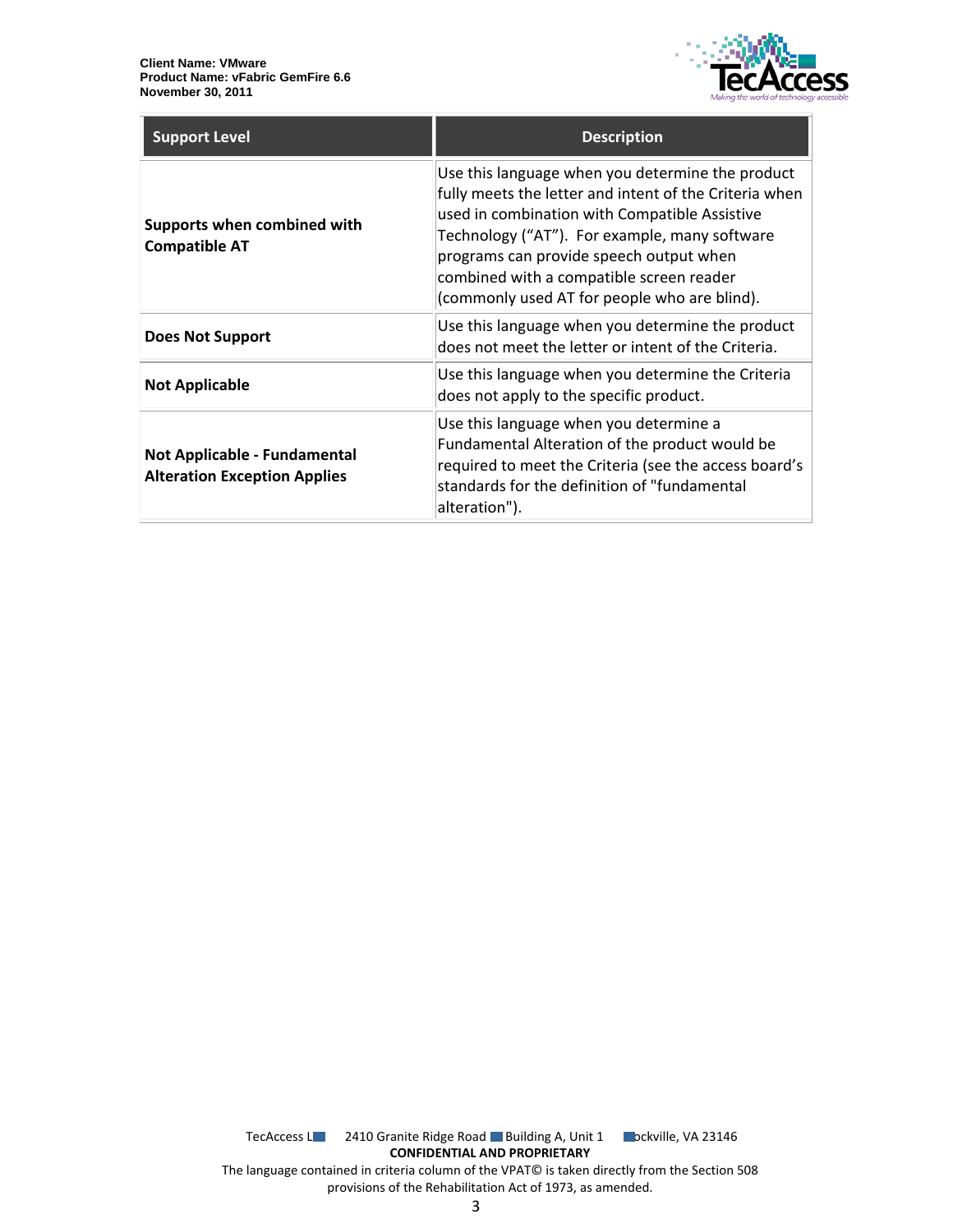

## <span id="page-3-0"></span>**§1194.21 Software Applications and Operating Systems**

| <b>Criteria</b>                                                                                                                                                                                                                                                                                                                                                                                                                                                                                                                                                                                      | <b>Support Level</b> | <b>Remarks and Explanations</b>                                                                                                                     |
|------------------------------------------------------------------------------------------------------------------------------------------------------------------------------------------------------------------------------------------------------------------------------------------------------------------------------------------------------------------------------------------------------------------------------------------------------------------------------------------------------------------------------------------------------------------------------------------------------|----------------------|-----------------------------------------------------------------------------------------------------------------------------------------------------|
| (a) When software is designed to<br>run on a system that has a<br>keyboard, product functions shall<br>be executable from a keyboard<br>where the function itself or the<br>result of performing a function<br>can be discerned textually.                                                                                                                                                                                                                                                                                                                                                           | <b>Supports</b>      | Interfaces are keyboard accessible.                                                                                                                 |
| (b) Applications shall not disrupt<br>or disable activated features of<br>other products that are identified<br>as accessibility features, where<br>those features are developed and<br>documented according to industry<br>standards. Applications also shall<br>not disrupt or disable activated<br>features of any operating system<br>that are identified as accessibility<br>features where the application<br>programming interface for those<br>accessibility features has been<br>documented by the manufacturer<br>of the operating system and is<br>available to the product<br>developer. | <b>Supports</b>      | vFabric GemFire 6.6 does not cause<br>interference with activated or available<br>accessibility features of other products<br>or operating systems. |
| (c) A well-defined on-screen<br>indication of the current focus<br>shall be provided that moves<br>among interactive interface<br>elements as the input focus<br>changes. The focus shall be<br>programmatically exposed so that<br>Assistive Technology can track<br>focus and focus changes. (Related<br>to well-defined focus control<br>which will also be visually<br>indicative).                                                                                                                                                                                                              | <b>Supports</b>      | The current focus can be tracked visually<br>or through assistive technologies.                                                                     |
| (d) Sufficient information about a<br>user interface element including<br>the identity, operation and state<br>of the element shall be available<br>to Assistive Technology. When an<br>image represents a program                                                                                                                                                                                                                                                                                                                                                                                   | <b>Supports</b>      | User interfaces have information<br>available about their identities, functions<br>and states to assistive technologies.                            |

TecAccess L**LC** 2410 Granite Ridge Road Building A, Unit 1 **Rockville, VA 23146 CONFIDENTIAL AND PROPRIETARY**

The language contained in criteria column of the VPAT© is taken directly from the Section 508 provisions of the Rehabilitation Act of 1973, as amended.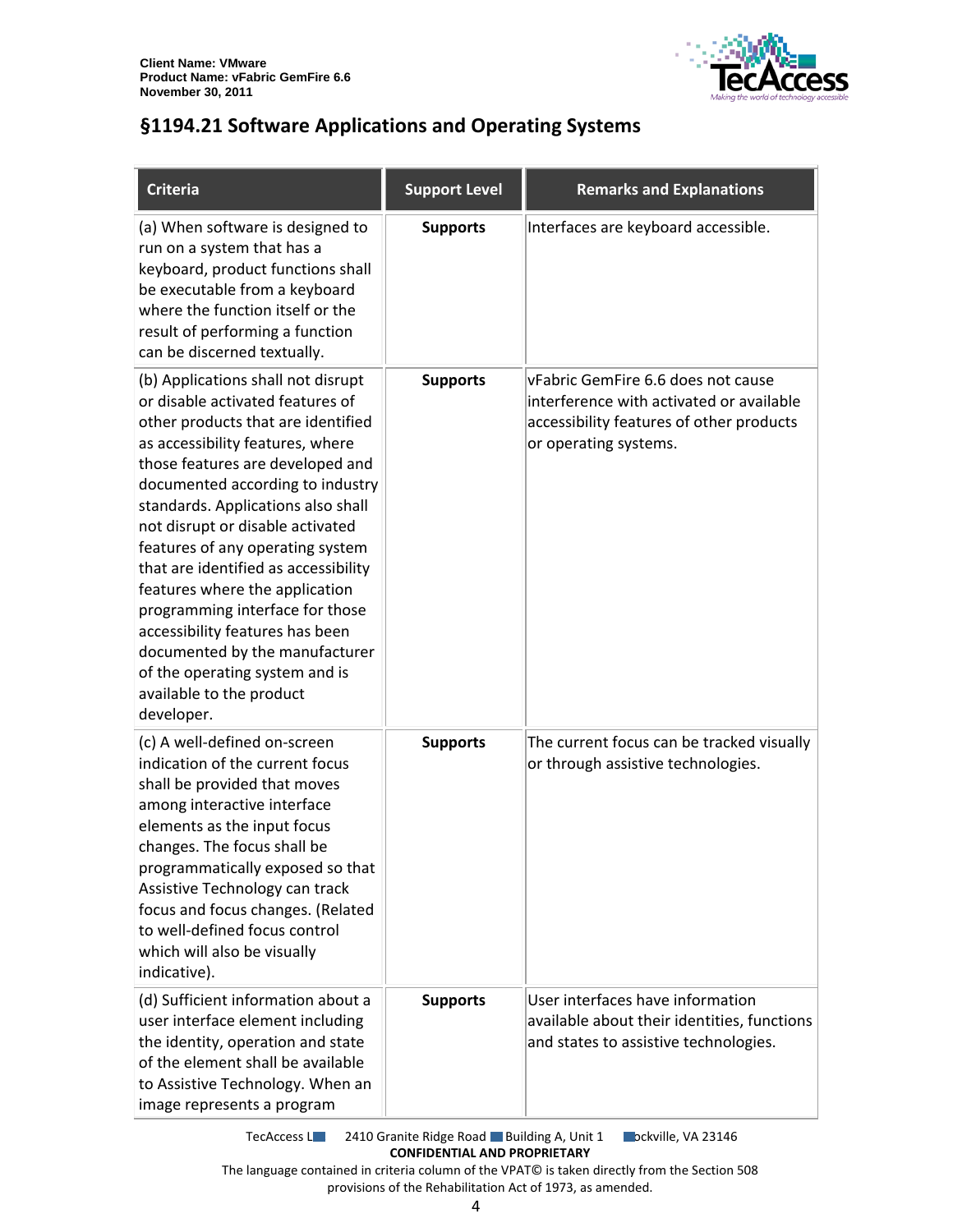

| <b>Criteria</b>                                                                                                                                                                                                                           | <b>Support Level</b>  | <b>Remarks and Explanations</b>                                                                                     |
|-------------------------------------------------------------------------------------------------------------------------------------------------------------------------------------------------------------------------------------------|-----------------------|---------------------------------------------------------------------------------------------------------------------|
| element, the information<br>conveyed by the image must also<br>be available in text.                                                                                                                                                      |                       |                                                                                                                     |
| (e) When bitmap images are used<br>to identify controls, status<br>indicators, or other programmatic<br>elements, the meaning assigned<br>to those images shall be<br>consistent throughout an<br>application's performance.              | <b>Not Applicable</b> | vFabric GemFire 6.6 does not have<br>bitmap images.                                                                 |
| (f) Textual information shall be<br>provided through operating<br>system functions for displaying<br>text. The minimum information<br>that shall be made available is text<br>content, text input caret location,<br>and text attributes. | <b>Supports</b>       | vFabric GemFire 6.6 allows textual<br>information to be provided through<br>operating system functions.             |
| (g) Applications shall not override<br>user selected contrast and color<br>selections and other individual<br>display attributes.                                                                                                         | <b>Supports</b>       | vFabric GemFire 6.6 honors user-<br>selected display attributes.                                                    |
| (h) When animation is displayed,<br>the information shall be<br>displayable in at least one non-<br>animated presentation mode at<br>the option of the user.<br>(Animation)                                                               | <b>Not Applicable</b> | vFabric GemFire 6.6 does not have<br>animation.                                                                     |
| (i) Color coding shall not be used<br>as the only means of conveying<br>information, indicating an action,<br>prompting a response, or<br>distinguishing a visual element.                                                                | <b>Not Applicable</b> | vFabric GemFire 6.6 does not contain<br>information that is color-conveyed.                                         |
| (j) When a product permits a user<br>to adjust color and contrast<br>settings, a variety of color<br>selections capable of producing a<br>range of contrast levels shall be<br>provided.                                                  | <b>Not Applicable</b> | vFabric GemFire 6.6 does not have<br>settings to adjust color contrast.                                             |
| (k) Software shall not use flashing<br>or blinking text, objects, or other<br>elements having a flash or blink                                                                                                                            | <b>Supports</b>       | vFabric GemFire 6.6 does not have<br>content that flashes or blinks with a<br>frequency greater than 2 Hz and lower |

TecAccess L**LC** 2410 Granite Ridge Road Building A, Unit 1 **Rockville, VA 23146 CONFIDENTIAL AND PROPRIETARY**

The language contained in criteria column of the VPAT© is taken directly from the Section 508 provisions of the Rehabilitation Act of 1973, as amended.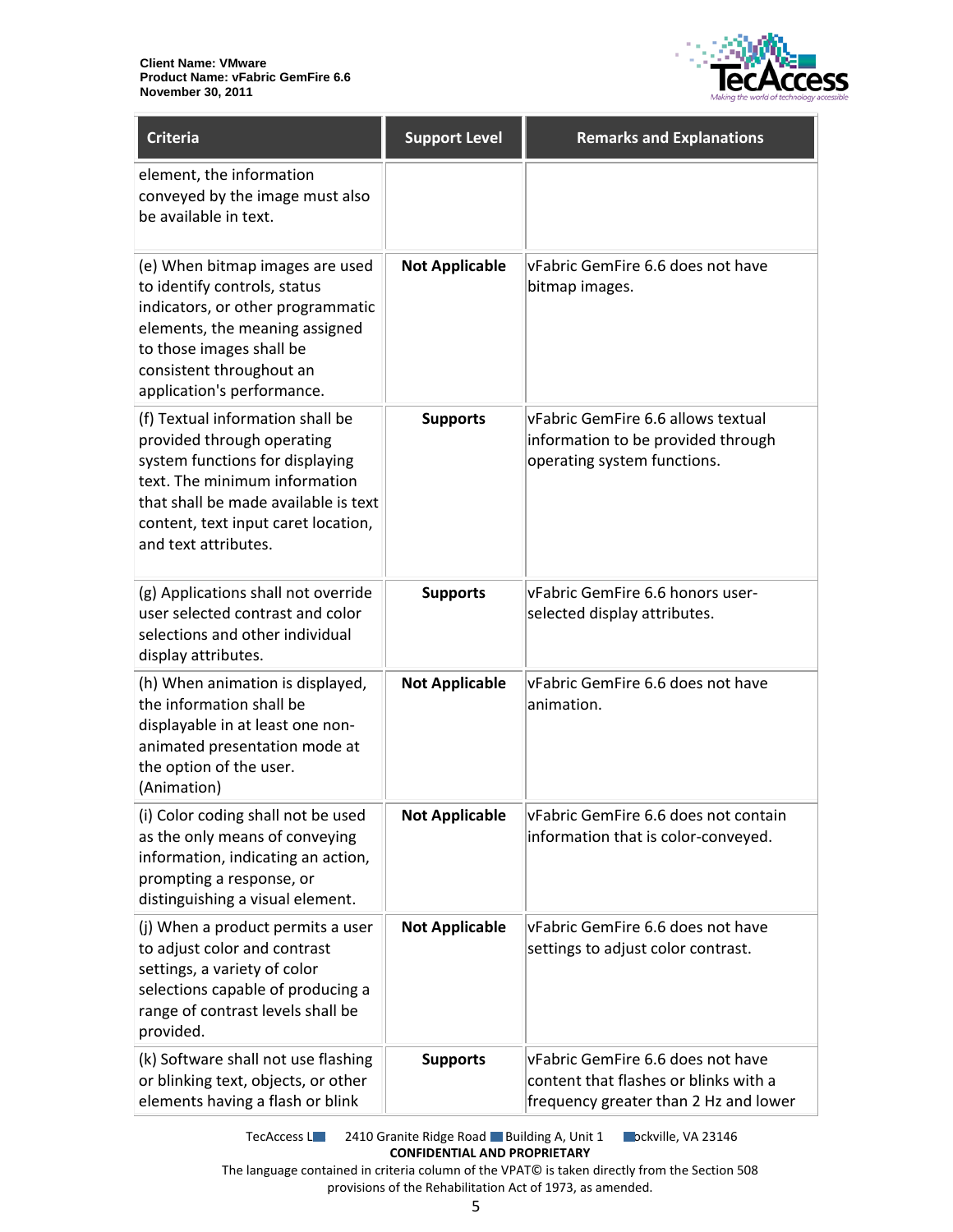

| <b>Criteria</b>                                                                                                                                                                                                                                                     | <b>Support Level</b>  | <b>Remarks and Explanations</b>                    |
|---------------------------------------------------------------------------------------------------------------------------------------------------------------------------------------------------------------------------------------------------------------------|-----------------------|----------------------------------------------------|
| frequency greater than 2 Hz and<br>lower than 55 Hz.                                                                                                                                                                                                                |                       | lthan 55 Hz.                                       |
| (I) When electronic forms are<br>used, the form shall allow people<br>using Assistive Technology to<br>access the information, field<br>elements, and functionality<br>required for completion and<br>submission of the form, including<br>all directions and cues. | <b>Not Applicable</b> | lyFabric GemFire 6.6 does not have form<br>fields. |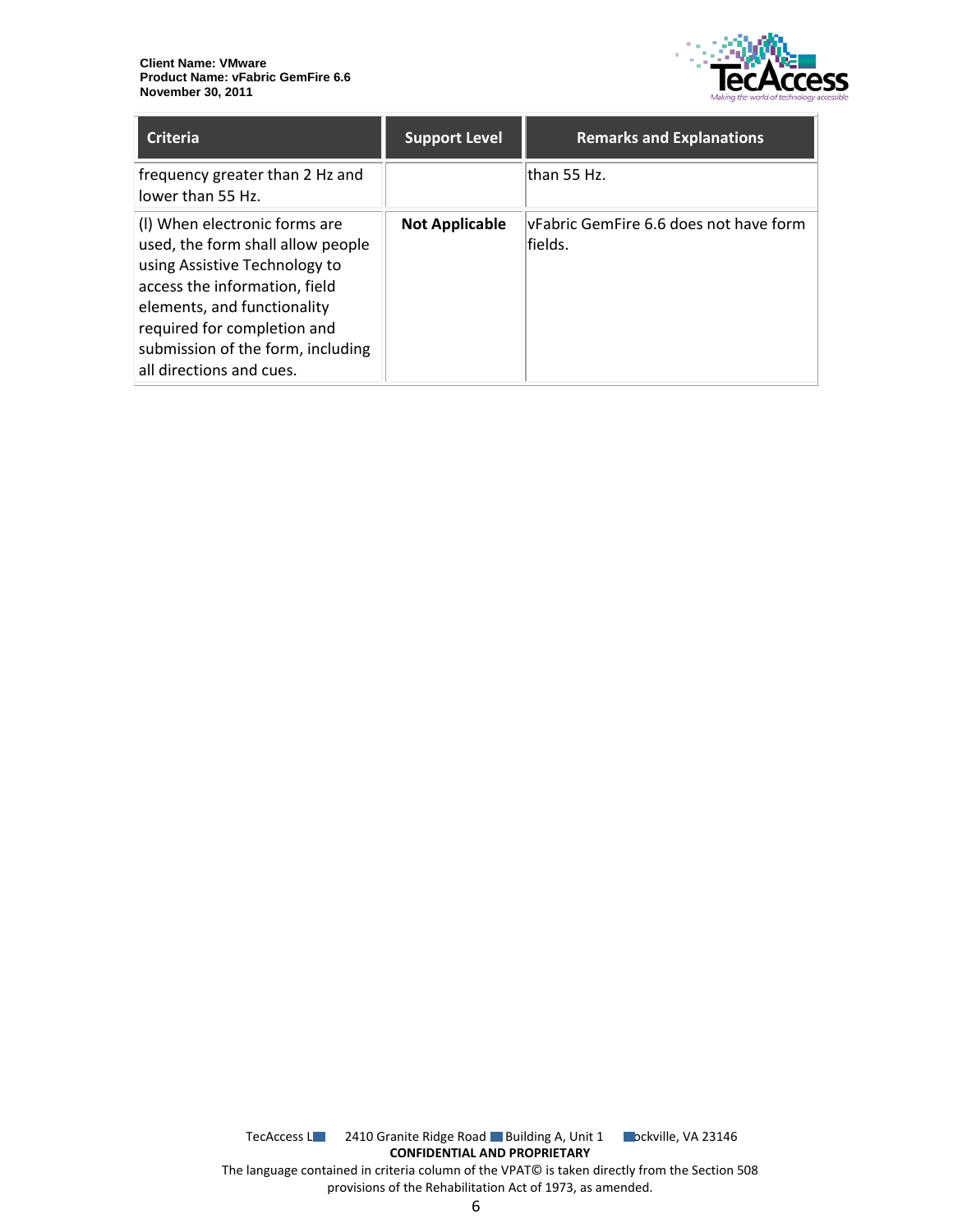

### <span id="page-6-0"></span>**§1194.31 Functional Performance Criteria**

| <b>Criteria</b>                                                                                                                                                                                                                                                                                                                     | <b>Support Level</b>  | <b>Remarks and Explanations</b>                                                                                                                                                                          |
|-------------------------------------------------------------------------------------------------------------------------------------------------------------------------------------------------------------------------------------------------------------------------------------------------------------------------------------|-----------------------|----------------------------------------------------------------------------------------------------------------------------------------------------------------------------------------------------------|
| (a) At least one mode of operation<br>and information retrieval that does<br>not require user vision shall be<br>provided, or support for Assistive<br>Technology used by people who<br>are blind or visually impaired shall<br>be provided.                                                                                        | <b>Supports</b>       | vFabric GemFire 6.6 allows persons<br>with visual impairments and who use<br>assistive technologies to retrieve<br>information and execute functions.                                                    |
| (b) At least one mode of operation<br>and information retrieval that does<br>not require visual acuity greater<br>than 20/70 shall be provided in<br>audio and enlarged print output<br>working together or independently,<br>or support for Assistive Technology<br>used by people who are visually<br>impaired shall be provided. | <b>Supports</b>       | vFabric GemFire 6.6 allows persons<br>with less than 20/70 vision to retrieve<br>information and perform product<br>operations through audio, enlarged<br>print output and/or assistive<br>technologies. |
| (c) At least one mode of operation<br>and information retrieval that does<br>not require user hearing shall be<br>provided, or support for Assistive<br>Technology used by people who<br>are deaf or hard of hearing shall be<br>provided                                                                                           | <b>Supports</b>       | vFabric GemFire 6.6 does not require<br>hearing for information retrieval and<br>operations. Support for hearing devices<br>may be provided.                                                             |
| (d) Where audio information is<br>important for the use of a product,<br>at least one mode of operation and<br>information retrieval shall be<br>provided in an enhanced auditory<br>fashion, or support for assistive<br>hearing devices shall be provided.                                                                        | <b>Not Applicable</b> | vFabric GemFire 6.6 does not have<br>audio information.                                                                                                                                                  |
| (e) At least one mode of operation<br>and information retrieval that does<br>not require user speech shall be<br>provided, or support for Assistive<br>Technology used by people with<br>disabilities shall be provided.                                                                                                            | <b>Supports</b>       | vFabric GemFire 6.6 does not require<br>speech for information retrieval or<br>operations. Support for assistive<br>technologies may be provided.                                                        |
| (f) At least one mode of operation<br>and information retrieval that does<br>not require fine motor control or<br>simultaneous actions and that is<br>operable with limited reach and                                                                                                                                               | <b>Supports</b>       | vFabric GemFire 6.6 does not require<br>fine motor control or simultaneous<br>actions. Persons with dexterity<br>impairments can perform product<br>operations.                                          |

TecAccess L**LC** 2410 Granite Ridge Road Building A, Unit 1 **Rockville, VA 23146 CONFIDENTIAL AND PROPRIETARY** The language contained in criteria column of the VPAT© is taken directly from the Section 508

provisions of the Rehabilitation Act of 1973, as amended.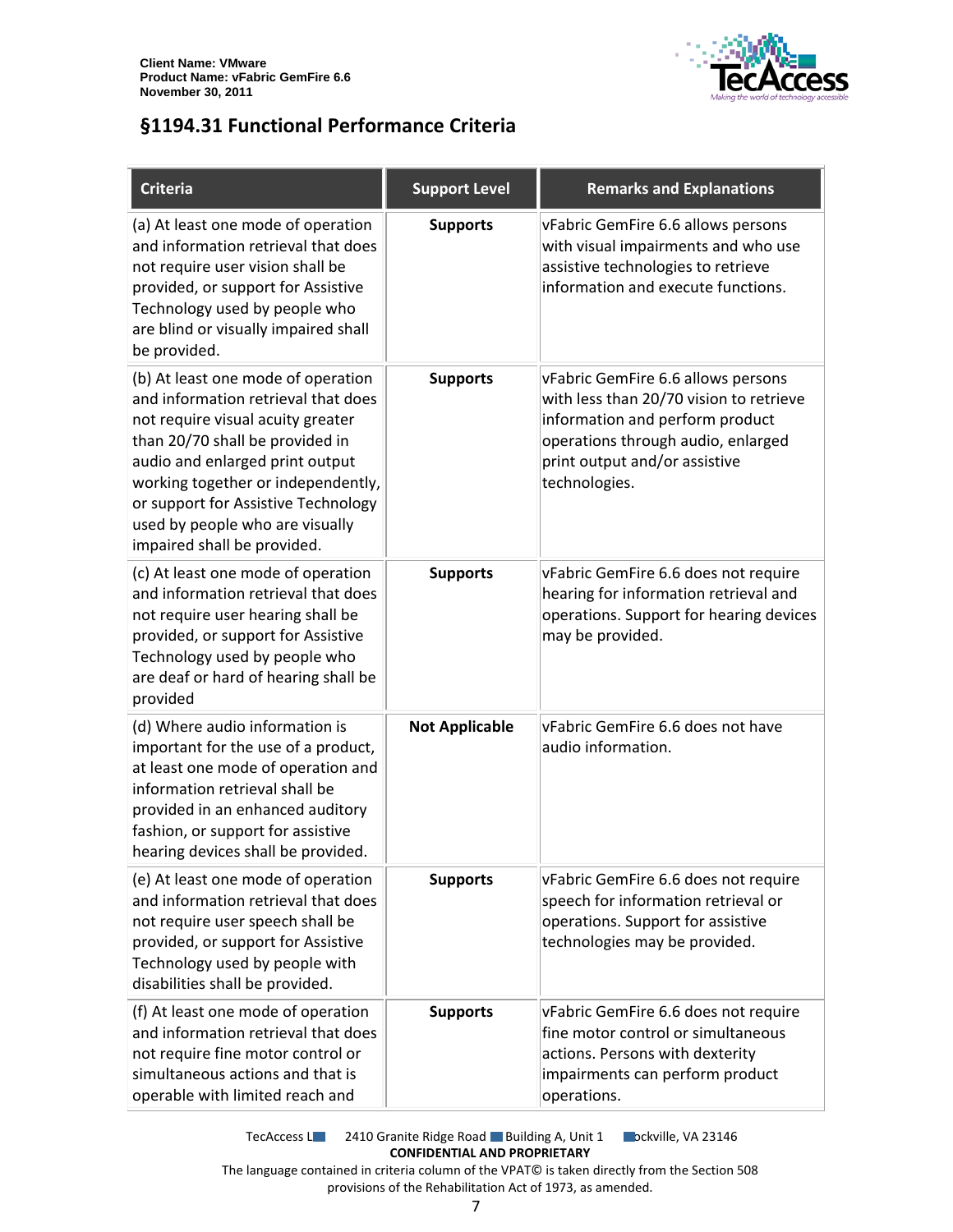

| <b>Criteria</b>             | <b>Support Level</b> | <b>Remarks and Explanations</b> |
|-----------------------------|----------------------|---------------------------------|
| strength shall be provided. |                      |                                 |